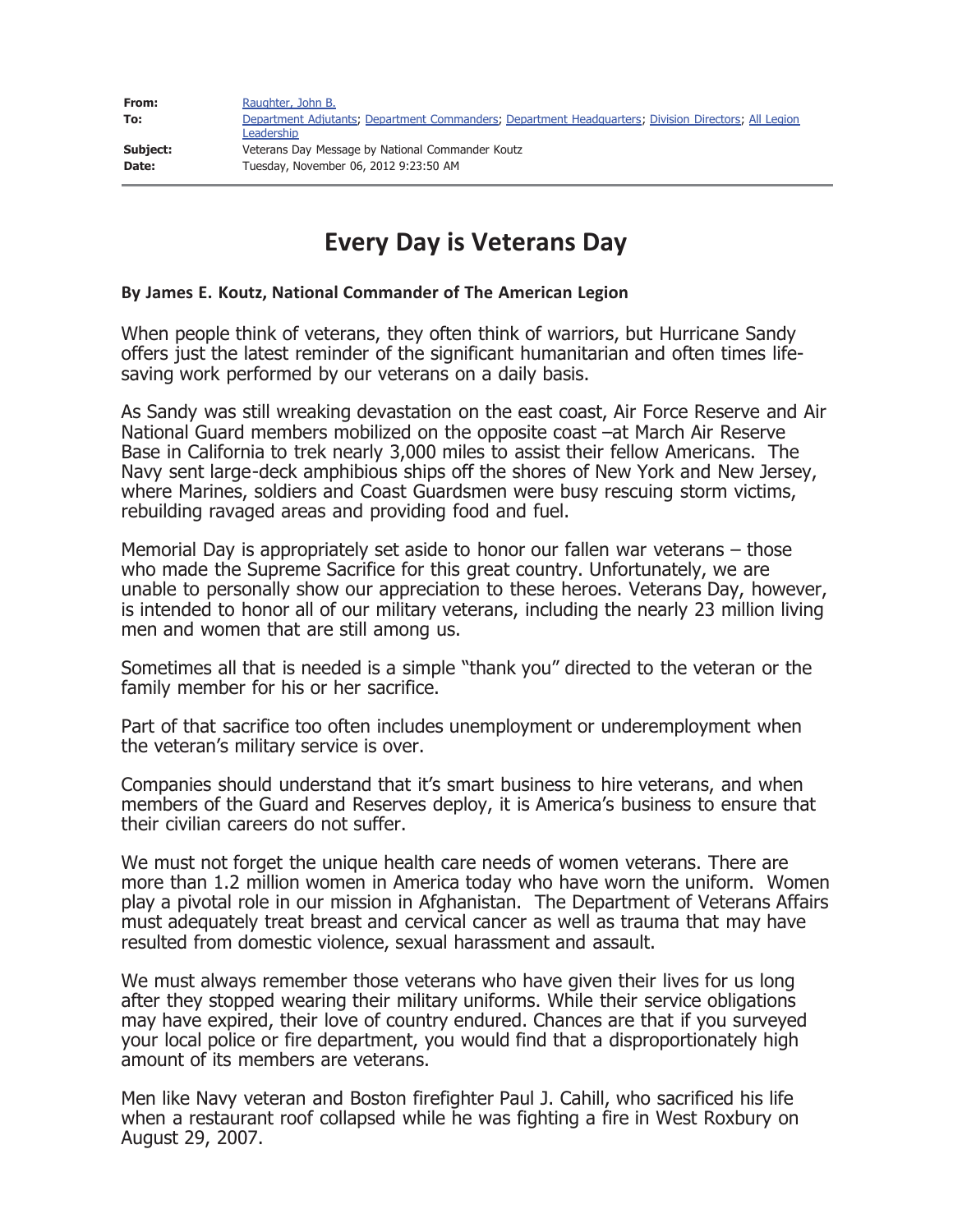Or Washington State Trooper and U.S. Army veteran Tony Radulescu who was killed on February 23, 2012 when he was shot during a traffic stop in Kitsap County.

When an emergency hits, there is a good chance that it is a veteran that is first to respond. Whether it's a school teacher, construction worker or first responder, military veterans take their missions seriously.

On September 12 of this year  $-11$  years and one day after the worst terrorist attack ever inflicted on American soil -- two Navy SEAL veterans made the Supreme Sacrifice while protecting their fellow Americans who were under attack at the U.S. Embassy in Benghazi, Libya.

Glen Doherty and Tyrone Woods knew the meaning of service. In an open letter to Glenn Doherty, SEAL Team 3 Comrade Brandon Webb wrote in The New York Times:

"I still can't believe you punched out early on me, but glad to hear from the guys that you fought like a hero – no surprise there… You should know, your efforts resulted in the rescue of over 20 Department of State personnel. They are alive today because of yours and Ty's heroic action."

Tyrone Woods was described by his mother as a "stellar SEAL who thrived on adrenaline, excitement and danger."

In addition to his grieving mother, Ty is survived by his wife, an infant daughter, two teenage sons and countless friends.

And it's important to remember not only the price that is paid by so many veterans to maintain our freedom – but the price paid by their heartbroken families as well.

Journalist Abigail Pesta, who is the sister of Glen Doherty, wrote, "Today we held his funeral in his hometown of Winchester. During the procession from the funeral home to the church, the streets were lined with hundreds of people. Schools were let out; there were bands playing… People were holding signs. We have seen such a show of support – from both the town that we grew up in and the nation that we live in. We feel so much love."

Scenes similar to what occurred in Winchester, Massachusetts have taken place in many other cities and towns across America. We revere these heroes because they revered us –their families, their neighbors, their fellow citizens. A country is only as good as the people in it. And a land that could produce such heroes is truly a land worth serving.

While fewer than 10 percent of Americans can claim the honorable title "U.S. military veteran," this special group often provides the vital services that enable our communities to function.

We must heed the words of our first Commander-in-Chief, General George Washington who said in 1798, "The willingness with which our young people will fight in any war, no matter how justified, shall be directly proportional as to how they perceive the veterans of earlier wars were treated and appreciated by their country."

Born of their extraordinary accomplishments comes our extraordinary debt. And for